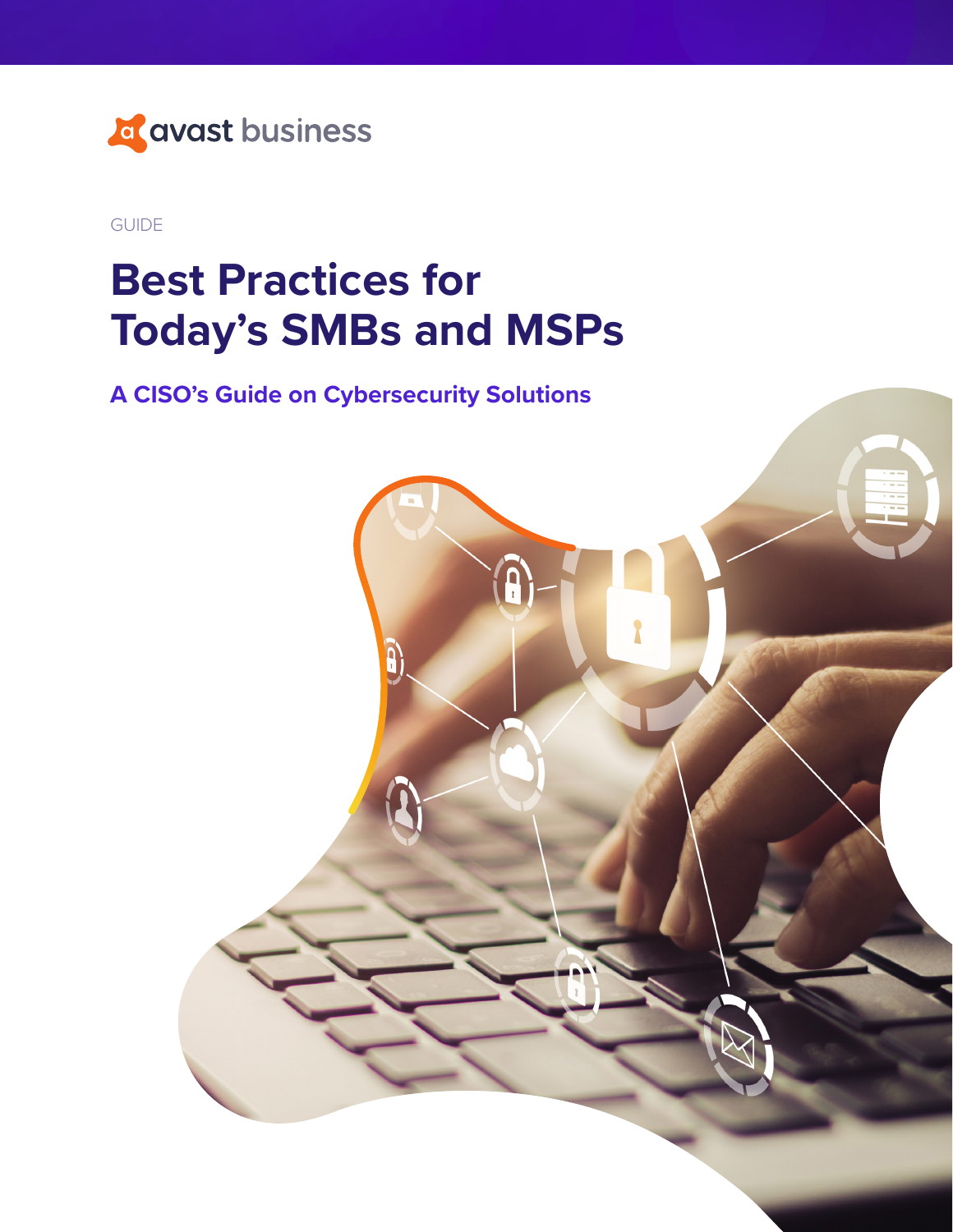

#### **Introduction**

#### **Avast CISO, Jaya Baloo, Discusses Cybersecurity Solutions for Today's SMBs**

One size doesn't fit all when it comes to SMBs. Some may have a full IT team on staff. Others may not, and many are limited by resources and budget. With cyberattacks targeting SMBs at an all-time high, it's critical for MSPs to be having those conversations with SMBs about enterprise grade security protection, tailored exactly to their needs.

In an interview with Richard Tubb, the IT Business Growth Expert, Jaya Baloo covers:

- The best ways to present cybersecurity to SMBs and explain its importance
- The biggest cyber threats faced by SMBs today and the best defense strategy
- How SMBs with limited budgets and/or IT resources can still stay protected
- The importance of a response plan in case an SMB is impacted by a cyber attack
- The future of the cybersecurity landscape and the role of emerging technologies



#### **Jaya Baloo**

Jaya is the Chief Security Information Officer at Avast, where she is responsible for information and data security, and overseeing cybersecurity. She has been working in the field of information security for 20 years with a focus on secure network architecture. She is a faculty member of Singularity University and also sits on a number of infosecurity boards. She has spoken widely at high-profile conferences such as RSA, TEDx, and Codemotion on topics including Lawful Interception, VoIP & Mobile Security, Cryptography, and Quantum Communications networks.

#### **Contents**

| The Role of a CISO                                                     | 3 |
|------------------------------------------------------------------------|---|
| <b>SMBs, Cybersecurity,</b><br>and the role of MSPs                    | 3 |
| <b>MSPs and Security</b><br><b>Effectiveness</b>                       | 4 |
| <b>Current Trends in</b><br><b>Cybersecurity Threats</b>               | 5 |
| <b>No CISO, No Problem</b><br>- Security "Must-Haves"<br>for SMBs      | 5 |
| <b>Cybersecurity</b><br><b>Compliance</b>                              | 5 |
| <b>Being Prepared in Case</b><br>of a Cyber Attack                     | 6 |
| The Role of the<br><b>SMB Staff</b>                                    | 6 |
| <b>Emerging Technologies</b><br>and the Future<br><b>Cybersecurity</b> | 7 |
| <b>Jaya's Take on</b><br><b>Cybersecurity</b>                          | 7 |
| <b>MSPs: Attracting the</b><br><b>Right Talent</b>                     | 8 |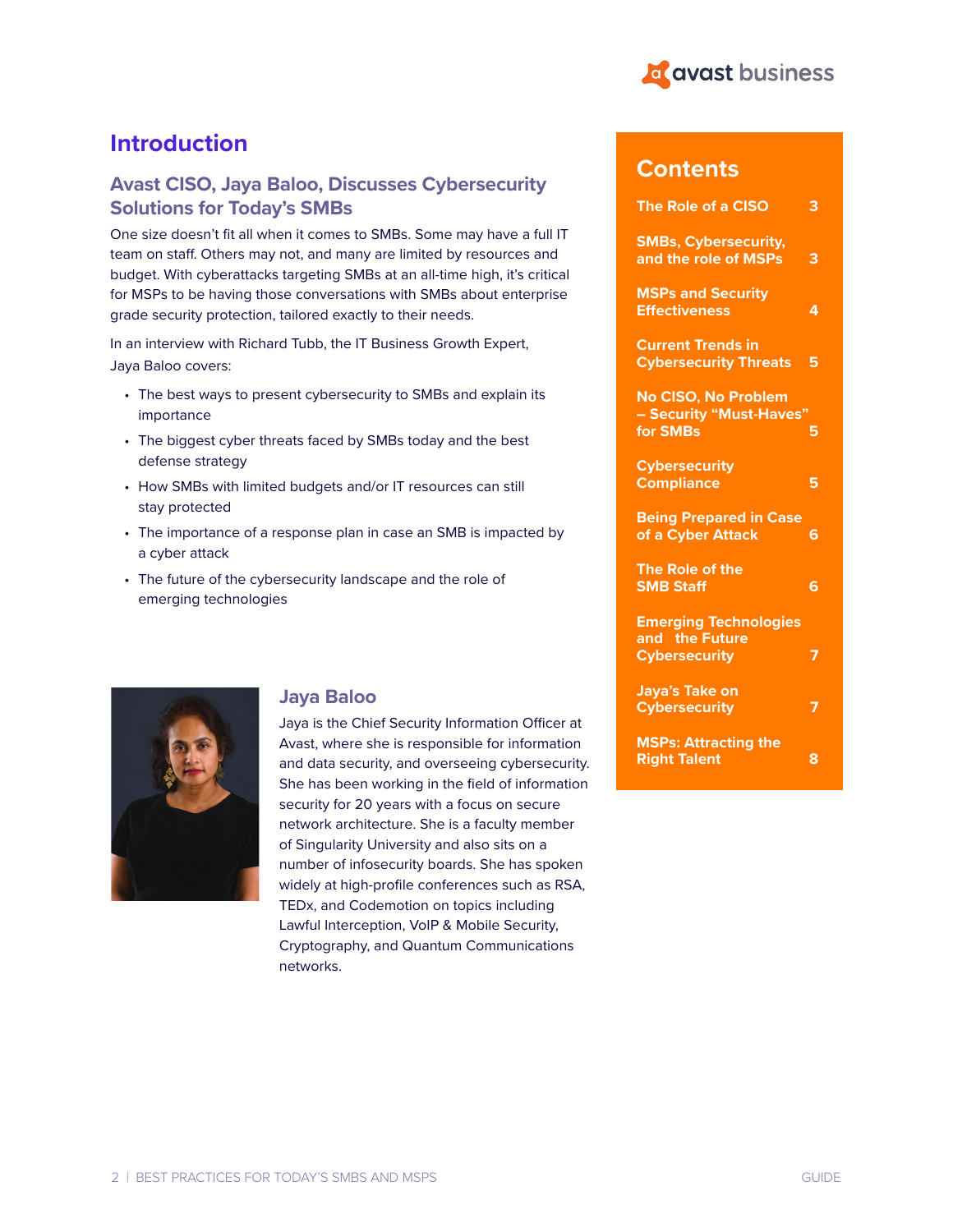

## **The Role of a CISO**

**RICHARD TUBB:** For people who may be unfamiliar with the term Chief Information Security Officer (CISO), how would you explain what a CISO is?

JAYA BALOO: A CISO is basically the place where the buck stops in terms of security. They provide the security and mission for the organization, and the plan going forward in terms of having a good understanding of the risks the organization is facing, and how to stop those risks from manifesting.

#### **SMBs, Cybersecurity, and the role of MSPs**

**RICHARD TUBB:** Many MSPs, IT solution providers, and SMBs may not have the budget to have a CISO in place – for a CISO-less MSP or SMB, how would an MSP explain the need for cybersecurity to a small business?

JAYA BALOO: Fundamentally, the need for cybersecurity is the same for any business. You just need to make sure that you can keep doing business at the end of the day, and if cybersecurity poses a threat to the continuity of doing business, then you need to handle it effectively. It's different for a security company, where the core security IS your business. I always used to think it made things easier, but actually that's not the case. Pretty much all companies need to do the same thing. They need to understand where their biggest headaches are coming from. They need to pinpoint those headaches on their network systems and data, and then they need to be able to act on them when they occur. And that's basically it. If we can get those three things right, that's just as valid for a multinational firm as it is for a bakery.

Businesses need to understand where their biggest headaches are coming from. They need to pinpoint those headaches on their network systems and data, and then they need to be able to act n them when they occurs.

**RICHARD TUBB:** There's been a shift over the past few years. Cybersecurity previously was considered something that only enterprise companies had to worry about, but small businesses felt they as though they were immune. However, that's changed though, hasn't it? Nowadays, any company is considered a target by cyber criminals.

JAYA BALOO: I think that's actually been the case for a really long time. If you take a look at the data breaches, it tends to be the companies that think, "It'll happen somewhere else but not to me. They aren't interested in my data, they aren't targeting me," but I think what we tend to forget is that there aren't just targeted attackers out there. There are also very opportunistic attackers who don't really care who they hit, as long as they hit someone. And you see this kind of prevalence happening, specifically in areas like ransomware, where huge portions of the population are very ill-equipped to handle an attack. And when they do get hit, because of their lack of preparedness to handle the situation, they are completely victimized and often wind up paying the ransom. I think that's actually the saddest situation, that they feel so desperate to regain that business continuity and return to "business as usual." They just go ahead and pay the bad guys, without any guarantees that they'll ever get their data back.

I feel we have a responsibility to protect each other in this society that we've created.

**RICHARD TUBB:** How frustrating do you find that, when you see that happening in the world?

JAYA BALOO: It's hurting the weakest in our population. I feel the same way about these types of events as any other vulnerable population being attacked - whether it's animals or people who can't fend for themselves. I feel like we have a responsibility as a planet to help them, and not just the companies that are capable of doing it for themselves. I feel we have a responsibility to protect each other in this society that we've created.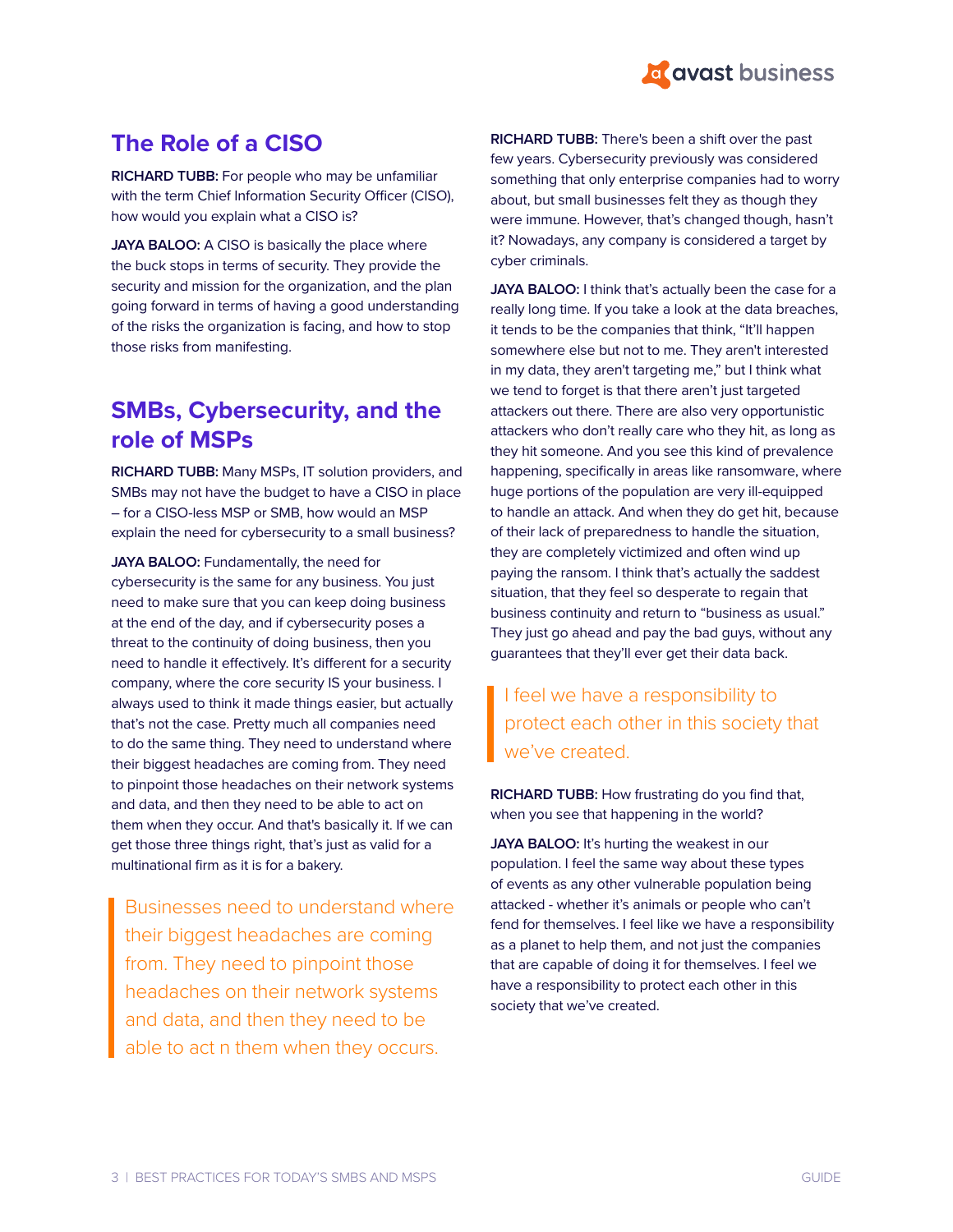

**RICHARD TUBB:** Going back to small businesses, the press highlights a lot of security challenges that they're facing nowadays, and more and more people are realizing this can happen to anyone. This isn't just happening in the realm of enterprises and large businesses, cybercriminals are targeting anybody. For MSPs trying to educate small businesses that don't feel it will happen to them, how would you advise them to get the message across to those small businesses that everyone is a target?

JAYA BALOO: I'm really big on evidence-based material. don't believe that fear, uncertainty, and doubt is the way to get the message across. Just look at the facts. If it's an individual or opportunistic hackers who are hacking for fun, or cyber criminals who are hacking from a profit perspective, they really don't care who they hit. Look at the facts. Malware usually gets labeled as being highly focused and targeted on very specific entities. Actually, that's not the case. If you take a look at Regin, the malware that was used to infect a very large telecommunications operator, it supposedly originated from the NSA and GCHQ working together to target this operator. What you'll actually see is that the verified infections actually targeted a whole bunch of smallmedium enterprises and private individuals in that space. There is clear evidence that small businesses need to be concerned about state-sponsored attacks. They can be caught in the crossfire as collateral damage that ensues, because we are all so interconnected with each other.

## **MSPs and Security Effectiveness**

**RICHARD TUBB:** You've said you're a big fan of using metrics and statistics to get this message across rather than fear, uncertainty, and doubt. What metrics or KPIs would you suggest that MSPs use to measure security effectiveness? What KPIs should an MSP focus on?

**JAYA BALOO:** I don't see the difference here being very drastic. What you need to think about is that when you get bigger as a company, you tend to do more of everything. It doesn't necessarily mean you add a bigger degree of diversity, but you add a larger degree of depth to the things you are covering. For me, here's the single metric: if we'd do one thing that would signify the actual maturity of ANY organization, big or small, it would be the average time to respond to vulnerabilities and incidents. And that's it. I've been saying that from when I was

working at KPN, when I was working with Verizon, and I'm saying it here as well. If we measure one metric, to signify maturity, it's those days in between, because that is the opportune time for a hacker to get in and do all kinds of damage. If we have known vulnerabilities that are uncovered by a vulnerability scanner (and there are free ones out there, as well as the services you pay for, that will scan both your outside perimeter as well as the inside of your network for vulnerabilities), once we know about a weakness, how long does it take our organizations to step up and fix the vulnerability? That time in between, that open and close moment, that says everything about how ready you are to cope with new issues as they come along, specifically as far as the severity of those incidents is concerned, and that closure time. So if we see, for example, the latest Microsoft Patch Tuesday, and we take a look at the types of high critical remote code execution vulnerabilities, if we don't get them closed within 24 or 48 hours, it tells you everything you need to know about the preparedness of an organization.

I'm a proponent of having a good security practice, as a level of maturity that is part of your whole corporate responsibility.

**RICHARD TUBB:** Do you think this could be used as a sales tool and an opportunity for MSPs to say, "Hey, here's our effective closure time to these threats." Could this be a metric in the industry to say who's doing this well and who isn't?

JAYA BALOO: While I'm not so fond of it being a sales tactic, what I am genuinely a fan of is having this mature understanding that we're never going to prevent vulnerabilities from happening. If you take a look at some of the code that's out there, we have millions and millions of lines of code, it's nearly impossible to weed out all of the bugs - ones that are either accidentally or intentionally placed. So the smartest way to deal with it is to say, "Hey, we know it's going to happen, we know stuff is going to go wrong, but we're going to be able to roll with the punches better, faster, and smarter than the attacker," and I think that's really all anyone can do. So rather than using it as a sales incentive, which again, might get you to only fix the stuff on the outside and not on the inside, I'm a proponent of having a good security practice, as a level of maturity that is part of your whole corporate responsibility.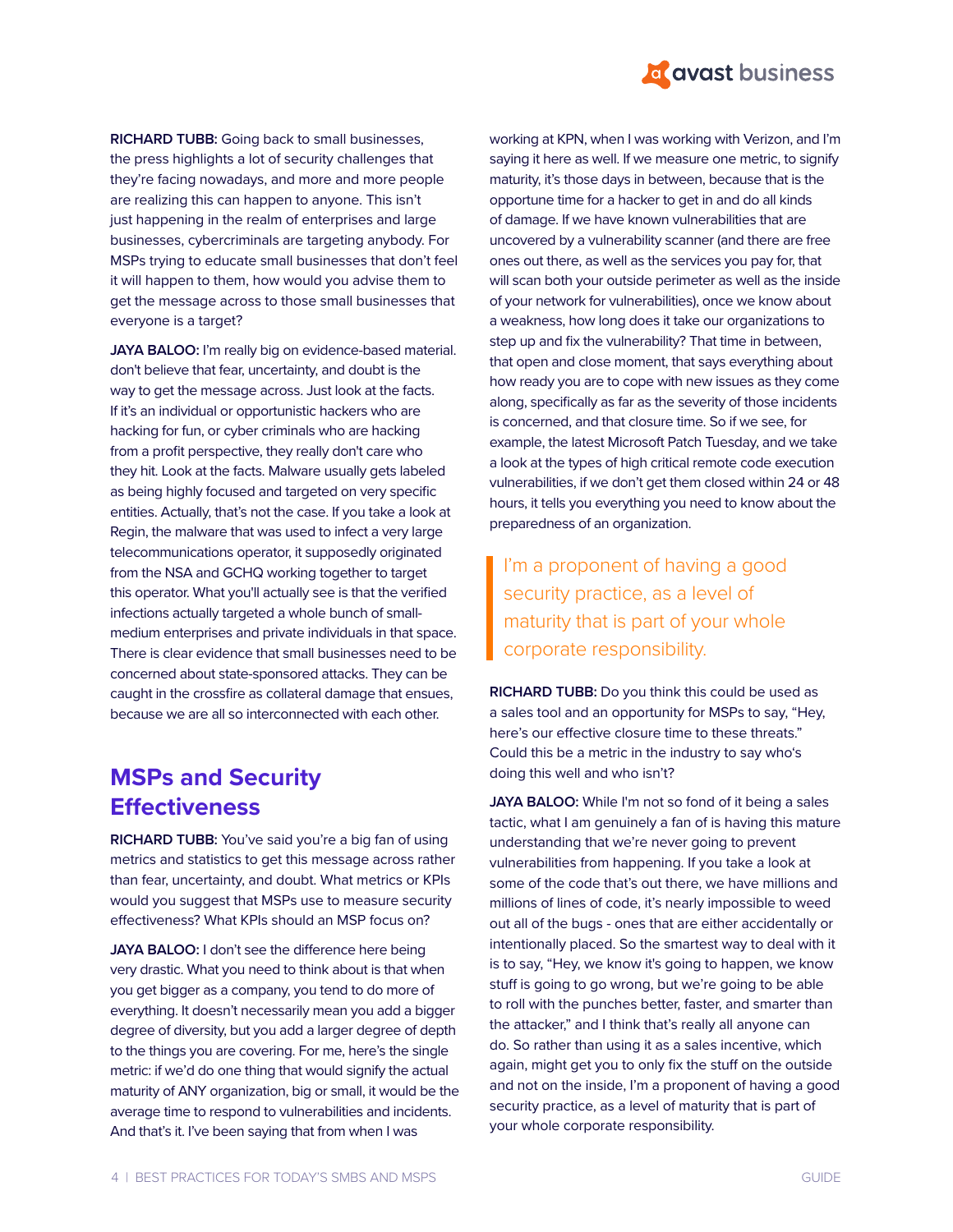

# **Current Trends in Cybersecurity Threats**

**RICHARD TUBB:** You're working with small businesses and with MSPs, across the world, every single day on cybersecurity threats. What are the top cybersecurity threats that you're seeing emerging that SMBs are facing today?

JAYA BALOO: I really think the biggest problem is that SMBs don't have a lot of budget and resources. Most don't really have someone on staff who's only looking at security, so as a result, they tend to be not lacking, necessarily, in their defense, but just slower to react, or not having all of the preparedness enabled. No one is going to be a victim of ransomware if they have online and offline backups and they're disciplined about it. The companies that don't consider this part of their core business practices are the ones we need to worry about. I think that the biggest threats that we see are the ones that take advantage of a lack of resources and a lack of planning, such as: ransomware, phishing attempts (which are still very successful), supply chain attacks, and the ability to keep on top of all of the things that are regularly going wrong. Other threats occur where there are patches. The SMB just needs catch-up time, but that catch-up time also leaves them vulnerable. For example, if you saw the Citrix breach recently, what you saw was that by the time the patch was available, there were already active exploits. So an SMB might not be agile or quick enough to have known that, and even when they applied the patch, they'd need to have the ability to do forensics as well, which is what would've been required if using Citrix.

# **No CISO, No Problem – Security "Must-Haves" for SMBs**

**RICHARD TUBB:** You've mentioned how many SMBs are limited by budget and IT resources. What would you say is the best cyber defense strategy that MSPs can recommend to their SMBs that perhaps don't have the budget to help keep them safe? What are the absolute essentials you'd recommend that SMBs should be adopting nowadays?

**JAYA BALOO:** You know, there's this great quote from Sun Tzu: Try to handle problems when they are small. I think that this is something an SMB can absolutely do. It is difficult for large companies to be quick, agile, and roll with certain things, but an SMB can take advantage of the lack of bureaucracy and leverage the strength of being small. They can think about how to plan ahead, before there is an actual crisis. For example, they can plan ahead by having those backups, or having an antivirus, or having some form of network monitoring, and a basic defense. They can also have a really simple automated patching regime. These are small steps. Baby steps. If they plan ahead of the actual incident, there won't have to be crisis management later.

# **Cybersecurity Compliance**

**RICHARD TUBB:** So we've talked about cybersecurity. One of the things that I think has encouraged greater awareness of cybersecurity is compliance. In Europe, we have GDP and all around the world there are regional compliance rules, which are forcing businesses to take cybersecurity seriously. How would you recommend that an SMB stays on top of these varying compliance routines?

JAYA BALOO: In general, I believe compliance is the floor and not the ceiling. So, compliance is the bare minimum of things you need to do. It doesn't ensure any form of security, and for an SMB, I would say that if you aim for security, you'll hit compliance every time. The focus should be on security and privacy. There will be compliance and regulation that keep coming, but that is not the place to keep your eyeball. Keep the focus on that ceiling of good security and good privacy practice. That's where we should aim. If we look there, we'll land there, instead of just doing the compliance minimum. Compliance has to be something that everyone can adopt, and everyone can manage. Consider the smartest things we can do, how we can plan ahead, and how we can think about smart partnerships to ensure our supply chains are doing the same things that we are. Those are things that I think an SMB can do to be powerful and act on, again, using their size and their ability to leverage those smart partnerships and their budget. They need to do it right, in the beginning, without waiting for compliance to hit.

Compliance is the bare minimum, and striving for more should be every business' approach.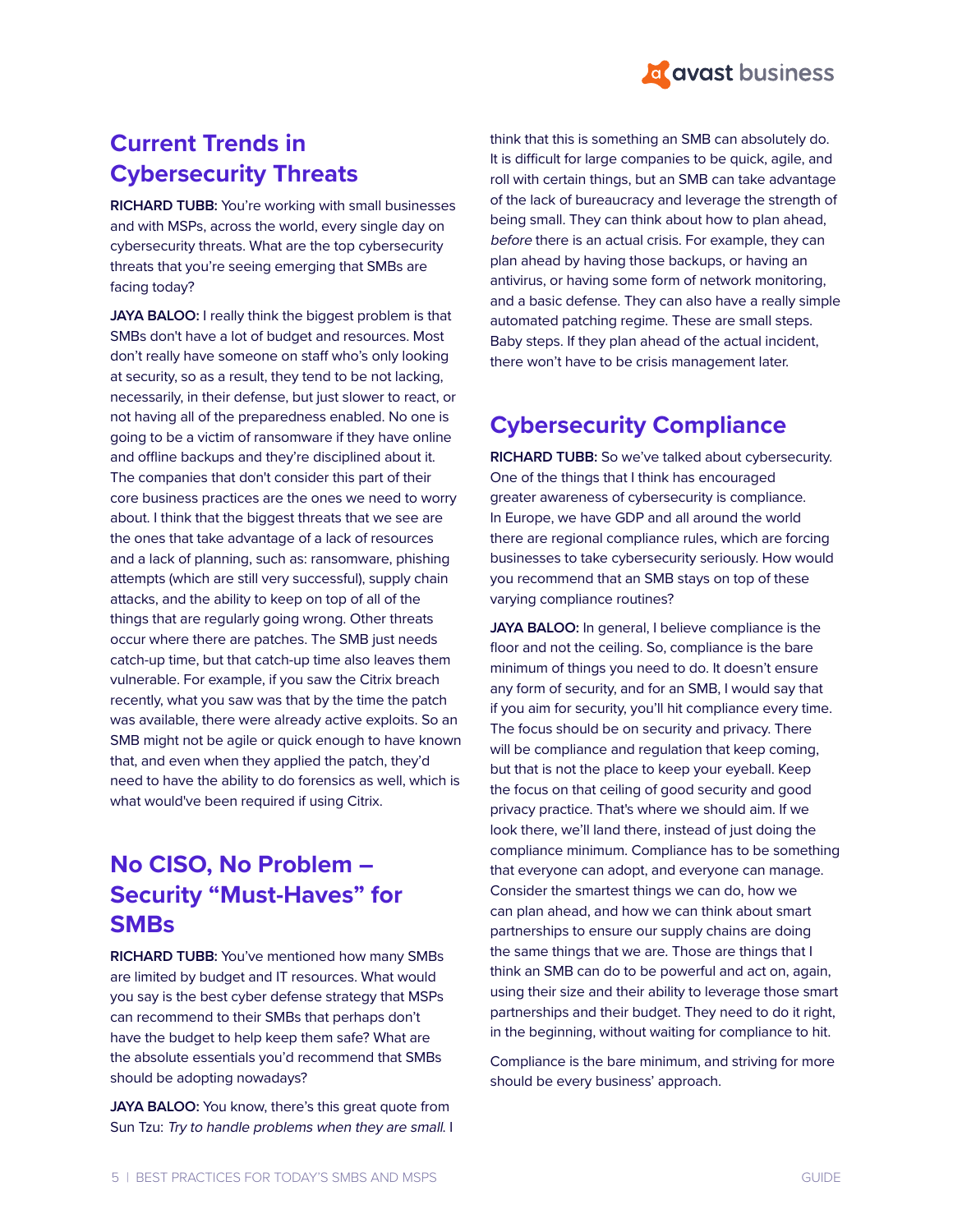

# **Being Prepared in Case of a Cyber Attack**

**RICHARD TUBB:** In the event that an SMB does experience a cybersecurity attack, what would your recommendation be for a response?

JAYA BALOO: Plan ahead. While you can't plan for everything, you must have a plan in place in case something bad does happen. Otherwise, how are we going to figure out what's happened? It's not just SMBs, it's every company. They want to jump over that incident as quickly as possible and get back to business as usual, forget that it never happened, and push it way behind them. Never waste a good incident when it does happen, that's a rule of thumb. Hopefully, if it happens, you're not going to wipe all the data from the incident that tells you what on earth went wrong, because then you actually destroy your own ability to learn from that event and move on. Also, to understand the scope or the extent of damage, it becomes really important to preserve that forensic material and that evidence. Here are three things I recommend:

#### While you can't plan for everything, you must have a plan in place in case something bad does happen.

- Get a plan. Understand what you will do and what things you can foresee. You can't foresee it all.
- Have a backup strategy or a partner that you can work with. One of the options there is to work with a forensic company on retainer, so if something happens, you've got a company who can immediately help you on-site and help you get back to business as usual. This is why planning ahead is so important. You don't want all these unexpected costs, so know what that cost is going to be, and know if they are going to try to extort you at the moment of the actual incident.
- Have a deep knowledge about all of those super vital assets, so for the duration of the incident, you can still continue to do business. Whether that means understanding that the vital asset was compromised and having a backup, or having a disaster recovery plan even if it's on paper or on

a spreadsheet, that's a great thing. Many large companies don't have it, so again, take advantage of the small size to think intelligently about this. If you can't be bigger, you have to be smarter.

**RICHARD TUBB:** Are there any online resources you would recommend that SMBs can check out to help put together this response plan?

JAYA BALOO: I try to open source everything that I've ever worked on in my career. When I was at KPN, we open sourced our security policy, so it was always out there. I would say copy with pride! There is no shame in taking good lessons from others, and if you just Google 'simple disaster recovery plans,' you'll find them. All of this stuff is findable, thanks to Google, and thanks to that open community of security people online.

#### **The Role of the SMB Staff**

**RICHARD TUBB:** Let's talk about the role that SMB staff play. And specifically, how MSPs can educate those staff members. We both know that the weakest link in any security chain is a human being, and there is no accounting for that. How can SMBs raise cybersecurity awareness amongst their employees?

JAYA BALOO: I think we tend to forget that we are multi-faceted. We are employees but we're also humans, with our own private sphere of things we do, and things we do online as well. A really simple thing is to have them understand security for themselves. It's one thing when the motivation to understand security is coming from an employer, but it's quite something else when you talk about the motivation of being secure for the individual, not the employee. When it's about the individual, it's about being safe online from your family perspective, from your home perspective, from your own online banking situation, and your own personal credentials. So I would encourage users, for example, to take their private email addresses and use the free service haveibeenpwned.com. Set up an alert for your own email address and just see if it's ever been previously compromised in any data breach for any of the brands you trust. All of us have been there, because there have been so many data breaches. So it's highly unlikely that you have no addresses in the last X amount of years that haven't been found on one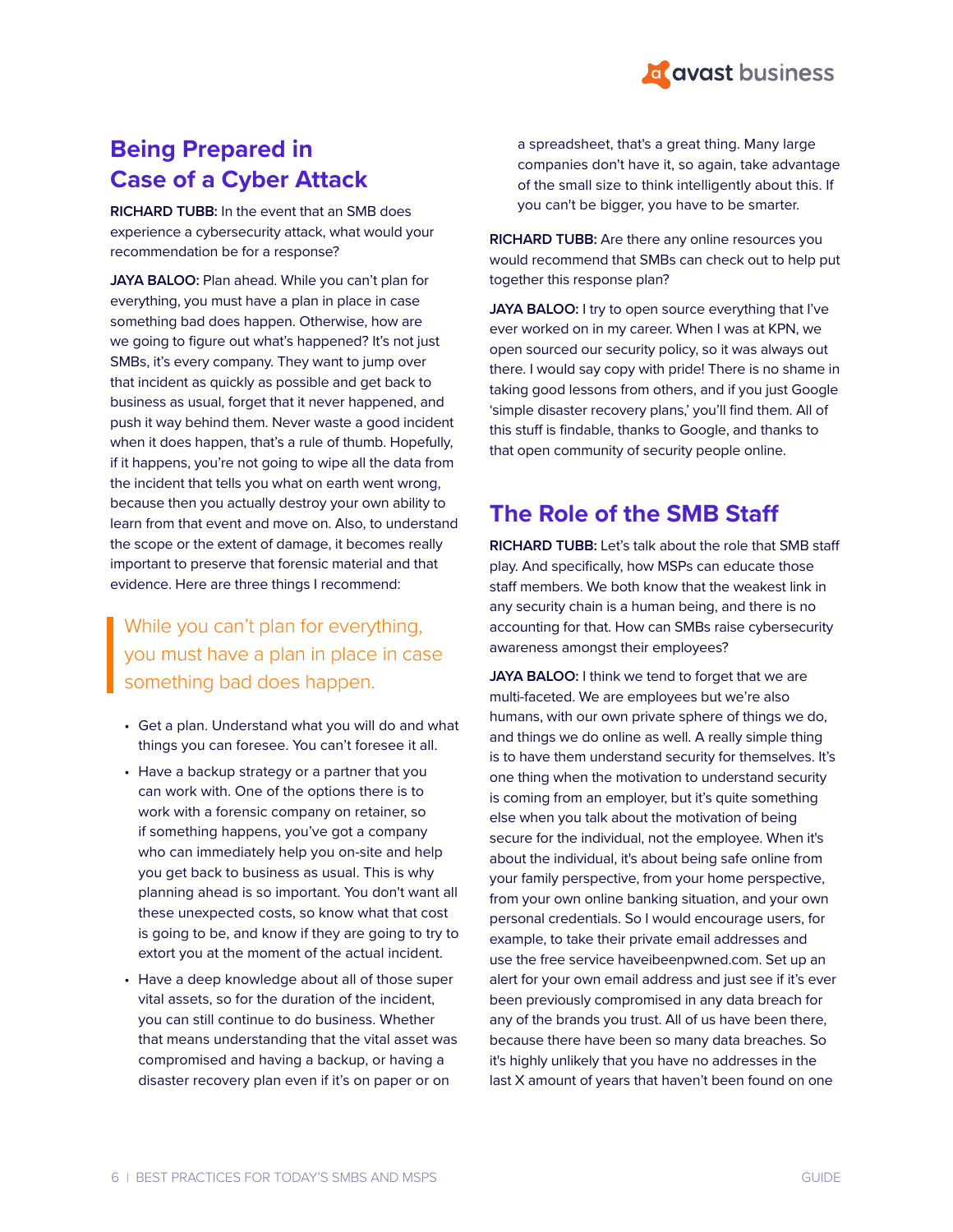

of those sites on haveibeenpwned.com. That's usually a wake-up call for people who have no understanding of security. And from a corporate perspective, from an employee perspective, you could subscribe to a service like SpyCloud. There are so many services where you can enter your corporate email addresses and see if they've been compromised in a potential data breach.

Again, I urge caution to not create fear, uncertainty, or doubt. You want people to be able to enjoy technology and all of its benefits without worrying about their security and privacy. They just need to understand the trade-off.

# **Emerging Technologies and the Future Cybersecurity Landscape**

**RICHARD TUBB:** We've talked about the present state of cybersecurity and that there's some scary stuff out there – but it can be managed. What does the future cybersecurity landscape look like? What emerging technologies do you expect will play a major role in cybersecurity defense?

JAYA BALOO: There's a lot of hype and buzz around all things AI, but I have to separate the fear here. There are always questions like, "Will the attackers use artificial intelligence to launch super attacks that we can't defend against?" The honest answer is no. No one has seen an AI-delivered attack. The only place you see it is with machine learning and domain generating algorithms where they are continually used. But as far as AI attacks against our defenses is concerned, this has yet to be spotted. This is simple for the defenders in the sense that we have a timeframe, where the advantage is in the hands of the defenders to defend. But that advantage is short lived. The moment we don't capitalize on that advantage and shore up all of our defenses globally, the easier we make it for the attackers to obtain that same technology and use it in order to strike. At that point, the cost of using AI techniques will inevitably decrease, and we'll be too late. So, I really believe that we need to start figuring out how to use AI for anomaly detection (that is, identifying abnormal behavior within a dataset). We need to start consolidating all of our data (information that's often housed in logs in different places), and use AI to identify trends to better anticipate attacks.

There's a matrix you may have seen for defenders from Mitre called the Mitre ATT&CK framework. It basically shows you the lifecycle of an attack and how it would occur. It's a wonderful framework to use and for a defender to understand. It shows how the attacker moves through the stages of attack to an eventual compromise. By utilizing tools like the Mitre ATT&CK framework and AI for anomaly detection, we'll be able to learn how to better anticipate cyber attacks based on the large volumes of historical data that we have, and act quicker. Truly understanding how an attack occurred from beginning to end, as well as the different components involved, will help us to be more prepared in the future.

# **Jaya's Take on Cybersecurity**

**RICHARD TUBB:** We talked about the implications of cybersecurity and how scary it can be for SMBs. You're working with the biggest companies in the world. You're seeing exploits as they happen, in real time. Do you get scared about cybersecurity? What excites you about the role that you are in? What excites you about cybersecurity?

JAYA BALOO: I'll start with the first question. Do I get scared? The thing that makes me most afraid is our inability as humans to adapt to change. We are terrible at adopting new standards. We are slow. We are unwilling to face facts or evidence. We are far more likely to jump at hype, to jump at fear. Those are the things that move us, and it's really unfortunate because I feel like these are the wrong incentives, the wrong reasons to move. But you know, this is invariably what works among our population and although that's the case, it makes the face of this cybersecurity landscape incredibly dynamic. It means it is fast moving. And the thing that excites me most is that the companies I've worked for allow us to have a true and meaningful impact, to protect the weakest among our population.